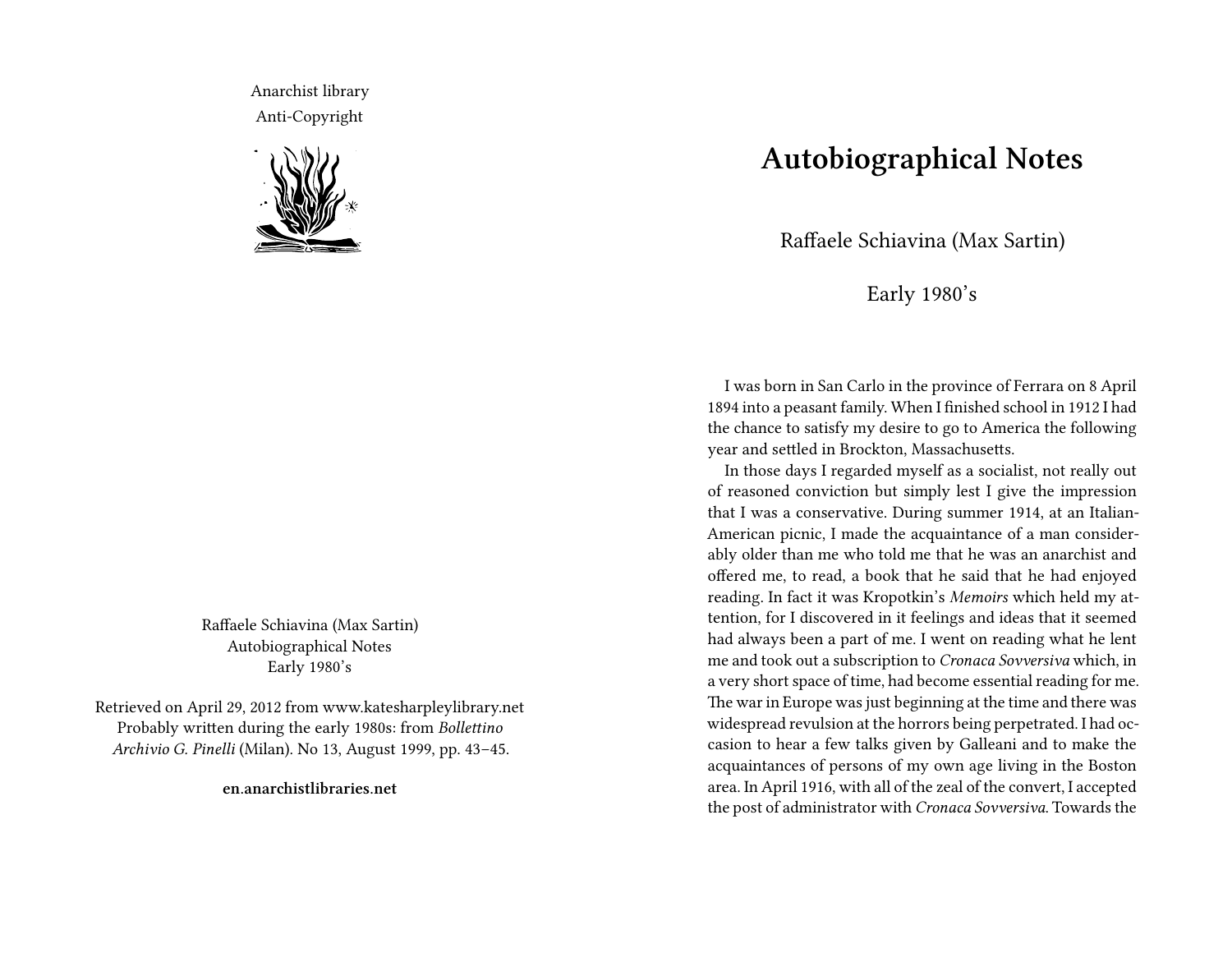end of 1915 I had even made so bold as to send an article to that weekly paper and it had been published, albeit completely revamped by the editors.

The following year the United States entered the war and I, like many another, refused to register as a potential soldier, so I was arrested for breaching the law making registration a requirement and then was sentenced to a year in prison. Having served my time, I was then sent back to Italy, arriving along with eight other comrades, including the Sanchinis with their two young babies, on 9 July 1919.

In Naples I was detained by the military police as a deserter in time of war and committed to the military prison of Sant'Elmo where I stayed until the 2 September amnesty meant that I was taken to the district military headquarters and drafted into the King's army. Leave for my draft started on 12 September and I was allowed furlough along with them, which is how I came to turn up at my parents' home, not having seen them in six years.

At the start of 1920 *Cronaca Sovversiva* resumed publication in Turin and I returned to the post of administrator. But after twenty issues Galleani was indicted over some anti militarist articles and, being threatened with arrest, he went on the run, except that later he showed up at the trial which took place towards the end of October 1922. Publication of *Cronaca Sovversiva* ceased after twenty issues.

In August 1922 I set off on a speaking tour in the Marches. But on arriving in Fabriano, I was arrested by a carabinieri patrol; after holding me overnight they bundled me on board a train with two carabinieri who escorted me to Turin where the courts had initiated proceedings against me. After a brief stay at police headquarters, I was taken to the remand cells to await trial. I was charged with having taken part along with about ten communists upon whom I had never set eyes, in the organising of the *Arditi del Popolo*, with which I had had nothing to do. After fifteen months of inquiries we were taken to the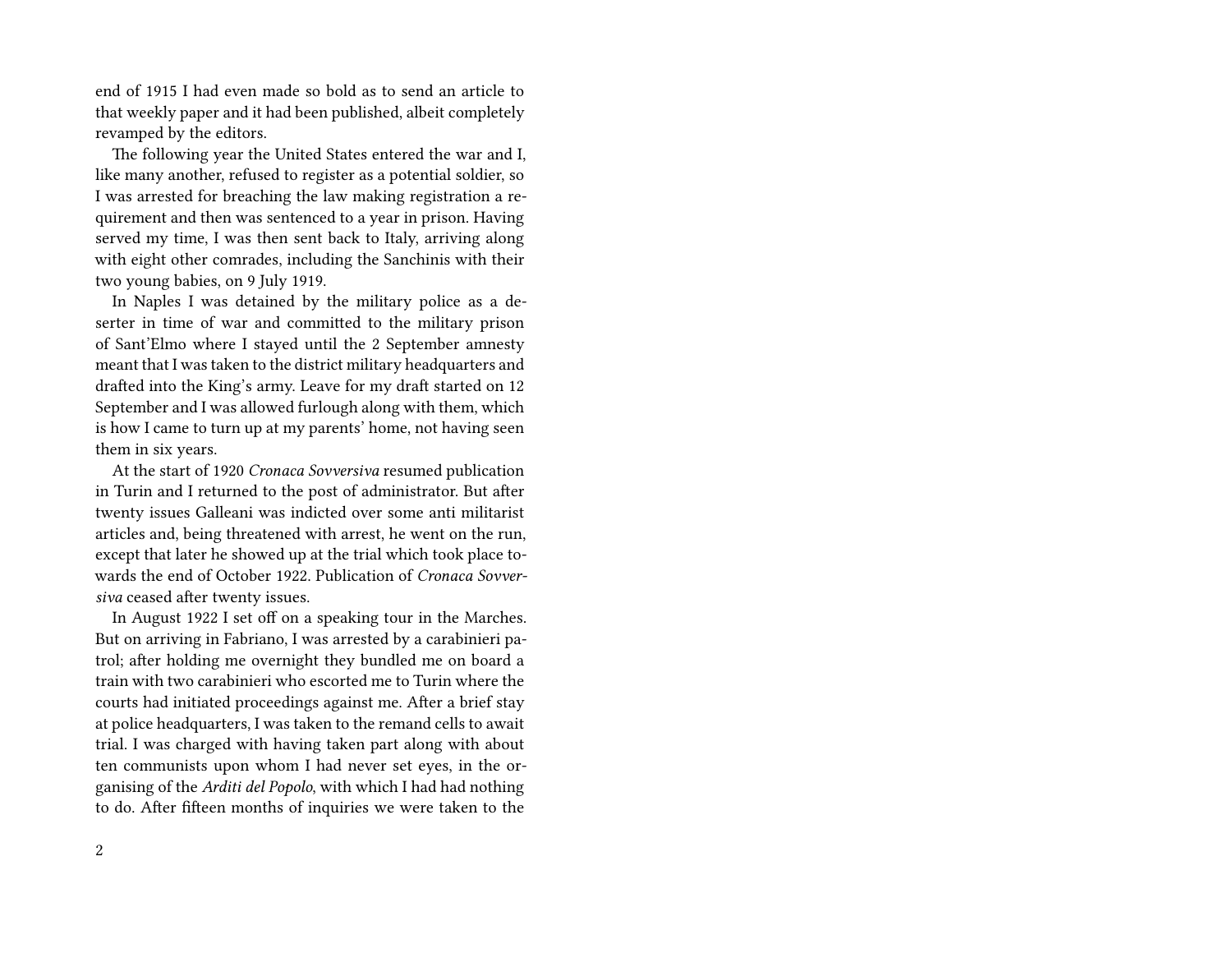Turin Assizes (one of the communists having died in prison in the interim) where we were all acquitted and freed because the frame-up fell apart.

In March 1923, whilst I was looking around for some way out of the situation created by fascism's arrival in power, comrade Emilio Coda, having arrived from America, suggested to me that I go to France in an effort to inject some vigour into the campaign to save Sacco and Vanzetti. I of course accepted and I crossed the frontier with comrade Giuseppe Mioli, striking up a friendship that has survived to this day. In Paris we published a four page newspaper called *La Difesa* (Defence), managing to bring out four or five issues thanks to the solidarity of French comrades. But during that summer Coda had to return to the United States and publication was suspended. After a short stay in London I went back to France where I found work in the textile industry and I might even have become a half-decent weaver, had not encouragement from several comrades and my own enduring desire to be of service to the movement inspired me to return to Paris where, in 1925, we started publishing *Il Monito*, a newspaper that appeared fairly irregularly up until 1928. In the years that followed, the Sacco-Vanzetti campaign was stepped up to such an extent that when Luigia Vanzetti passed through Paris, the French comrades successfully organised a popular demonstration in which 250,000 people were said to have taken part. The tragic denouement of the campaign was a profound upset to *avant garde* groups and to the Paris proletariat generally. After that  $-1$  was to be expelled from France after a couple of years — I went to Marseilles where I lodged with the family of a comrade who had spent some time in the United States and where I was treated like one of the family. I stayed there up until the end of that year, once more contributing regularly to *L'Adunata (dei Refrattari)*. It was at this point that the idea came to me to go back to America. The first person to mention it to me was comrade Luigi Pitton, a veteran of our Italian-American movement, and